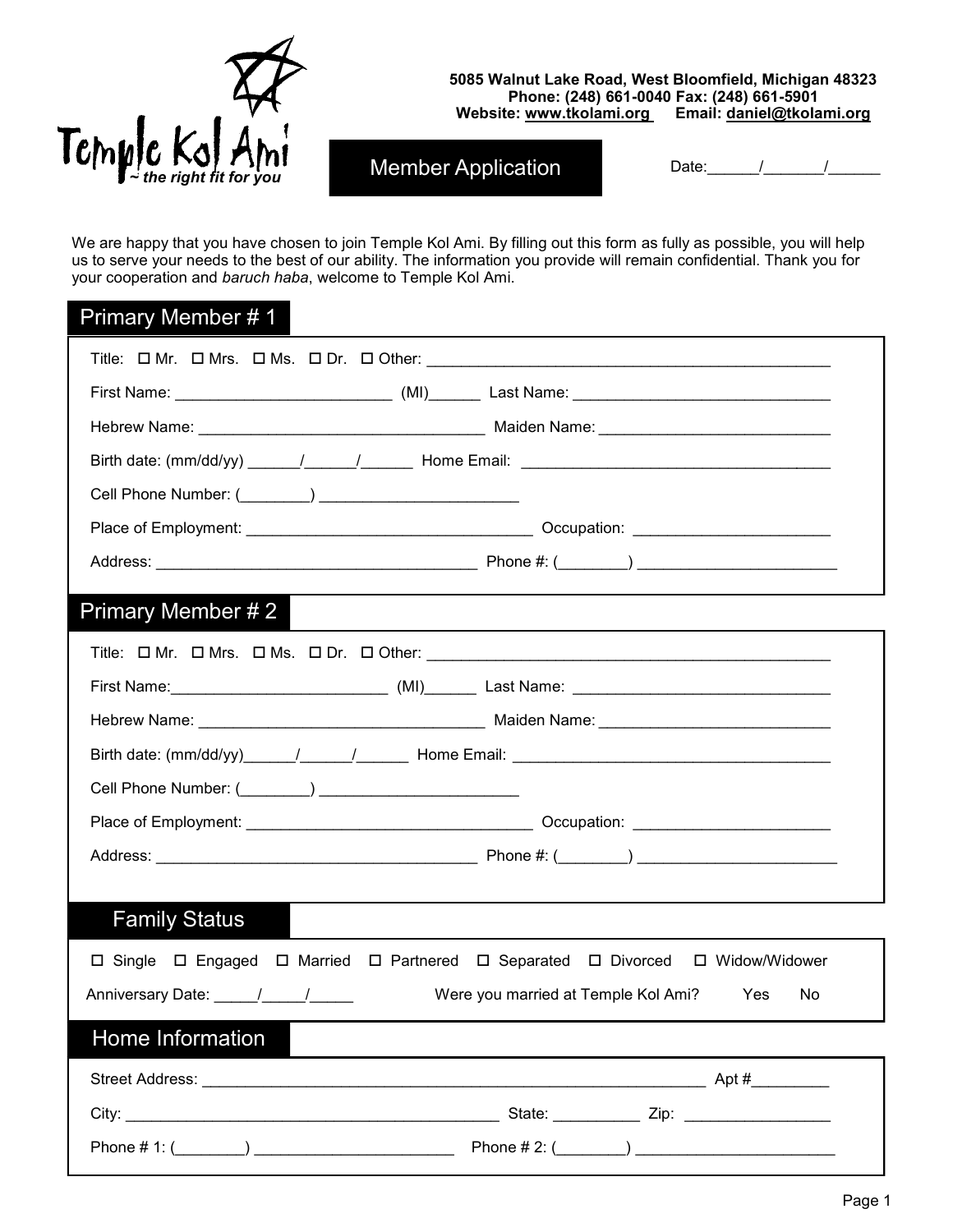# Family & Friends

| Please list other family members or friends who are affiliated with Temple Kol Ami:     |                             |                                                                                                                                                                         |  |
|-----------------------------------------------------------------------------------------|-----------------------------|-------------------------------------------------------------------------------------------------------------------------------------------------------------------------|--|
|                                                                                         |                             |                                                                                                                                                                         |  |
|                                                                                         |                             |                                                                                                                                                                         |  |
|                                                                                         |                             |                                                                                                                                                                         |  |
|                                                                                         |                             |                                                                                                                                                                         |  |
| Other                                                                                   |                             |                                                                                                                                                                         |  |
|                                                                                         |                             |                                                                                                                                                                         |  |
|                                                                                         |                             |                                                                                                                                                                         |  |
| <b>Yahrzeit Observance</b>                                                              | will be determined for you. | Should you desire to observe the Hebrew date and do not recall it, check "Hebrew<br>date of death" and give the full English date and time of death and the Hebrew date |  |
| Yahrzeit #1:                                                                            |                             |                                                                                                                                                                         |  |
|                                                                                         |                             |                                                                                                                                                                         |  |
|                                                                                         |                             |                                                                                                                                                                         |  |
| I/We wish to observe the $\Box$ Hebrew date of death: $\Box$                            |                             |                                                                                                                                                                         |  |
|                                                                                         |                             |                                                                                                                                                                         |  |
| Yahrzeit #2:                                                                            |                             |                                                                                                                                                                         |  |
|                                                                                         |                             |                                                                                                                                                                         |  |
|                                                                                         |                             |                                                                                                                                                                         |  |
| I/We wish to observe the $\Box$ Hebrew date of death: $\Box$                            |                             |                                                                                                                                                                         |  |
|                                                                                         |                             | □ Secular date of death: ______/ _____/ _______ approximate time ____________ □ AM □ PM                                                                                 |  |
| Yahrzeit #3:                                                                            |                             |                                                                                                                                                                         |  |
|                                                                                         |                             |                                                                                                                                                                         |  |
|                                                                                         |                             |                                                                                                                                                                         |  |
| I/We wish to observe the $\Box$ Hebrew date of death: $\frac{1}{\Box}$ $\frac{1}{\Box}$ |                             |                                                                                                                                                                         |  |
|                                                                                         |                             | □ Secular date of death: _____/ _____/ _______ approximate time ____________ □ AM □ PM                                                                                  |  |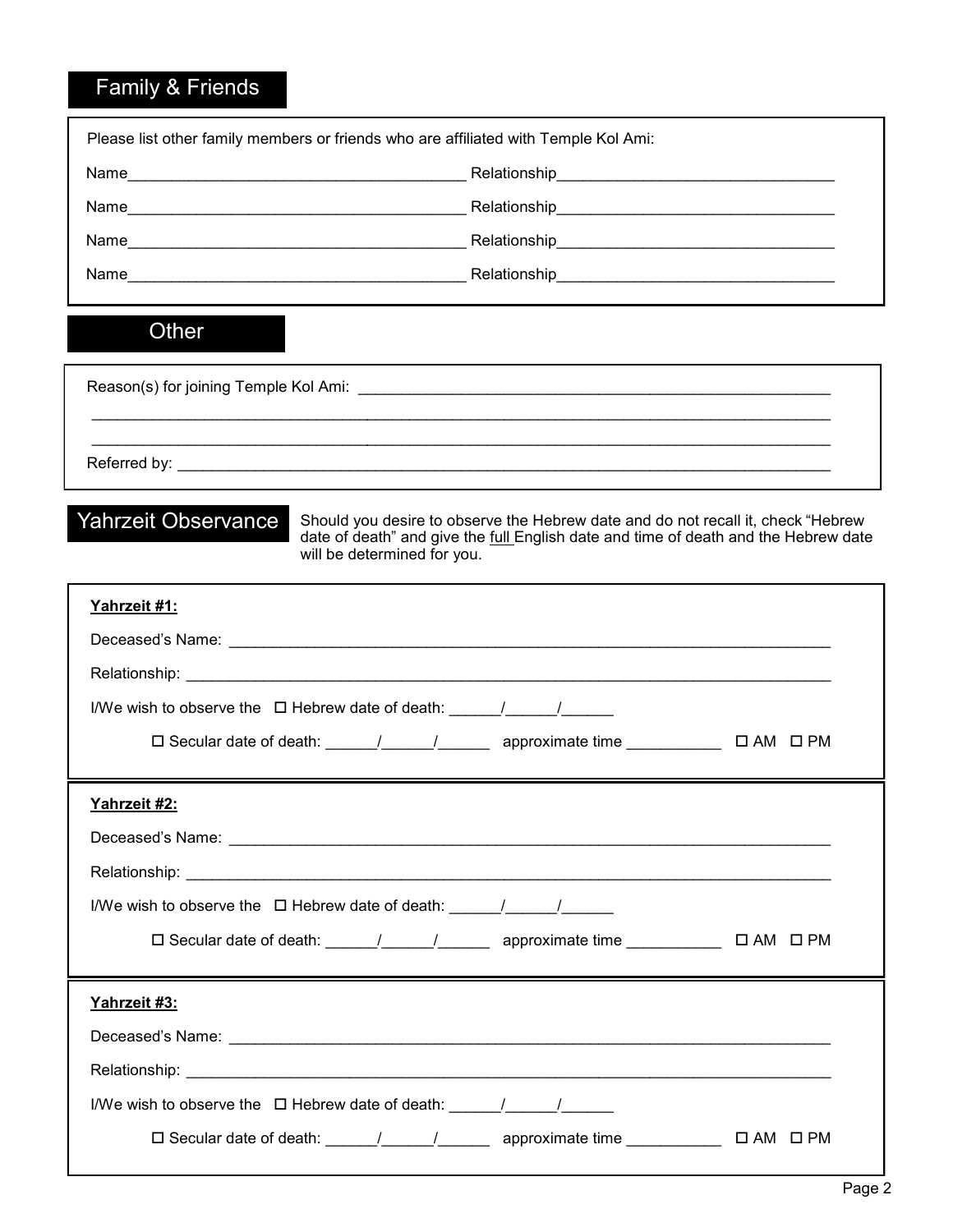## Children

Please fill in the following information as it applies to each of your children. Attach additional sheet if necessary.

| <b>Child #1:</b> |                                                                                                     |
|------------------|-----------------------------------------------------------------------------------------------------|
|                  | □ Male □ Female □ Other Enrolled in Temple Kol Ami Religious School?                                |
|                  |                                                                                                     |
|                  |                                                                                                     |
|                  |                                                                                                     |
|                  |                                                                                                     |
|                  |                                                                                                     |
|                  |                                                                                                     |
|                  |                                                                                                     |
| <b>Child #2:</b> |                                                                                                     |
|                  | □ Male □ Female □ Other_____________ Enrolled in Temple Kol Ami Religious School? _________         |
|                  |                                                                                                     |
|                  |                                                                                                     |
|                  |                                                                                                     |
|                  |                                                                                                     |
|                  |                                                                                                     |
|                  |                                                                                                     |
|                  |                                                                                                     |
| <u>Child #3:</u> |                                                                                                     |
|                  | □ Male □ Female □ Other_____________________ Enrolled in Temple Kol Ami Religious School? _________ |
|                  |                                                                                                     |
|                  |                                                                                                     |
|                  |                                                                                                     |
|                  |                                                                                                     |
|                  |                                                                                                     |
|                  |                                                                                                     |